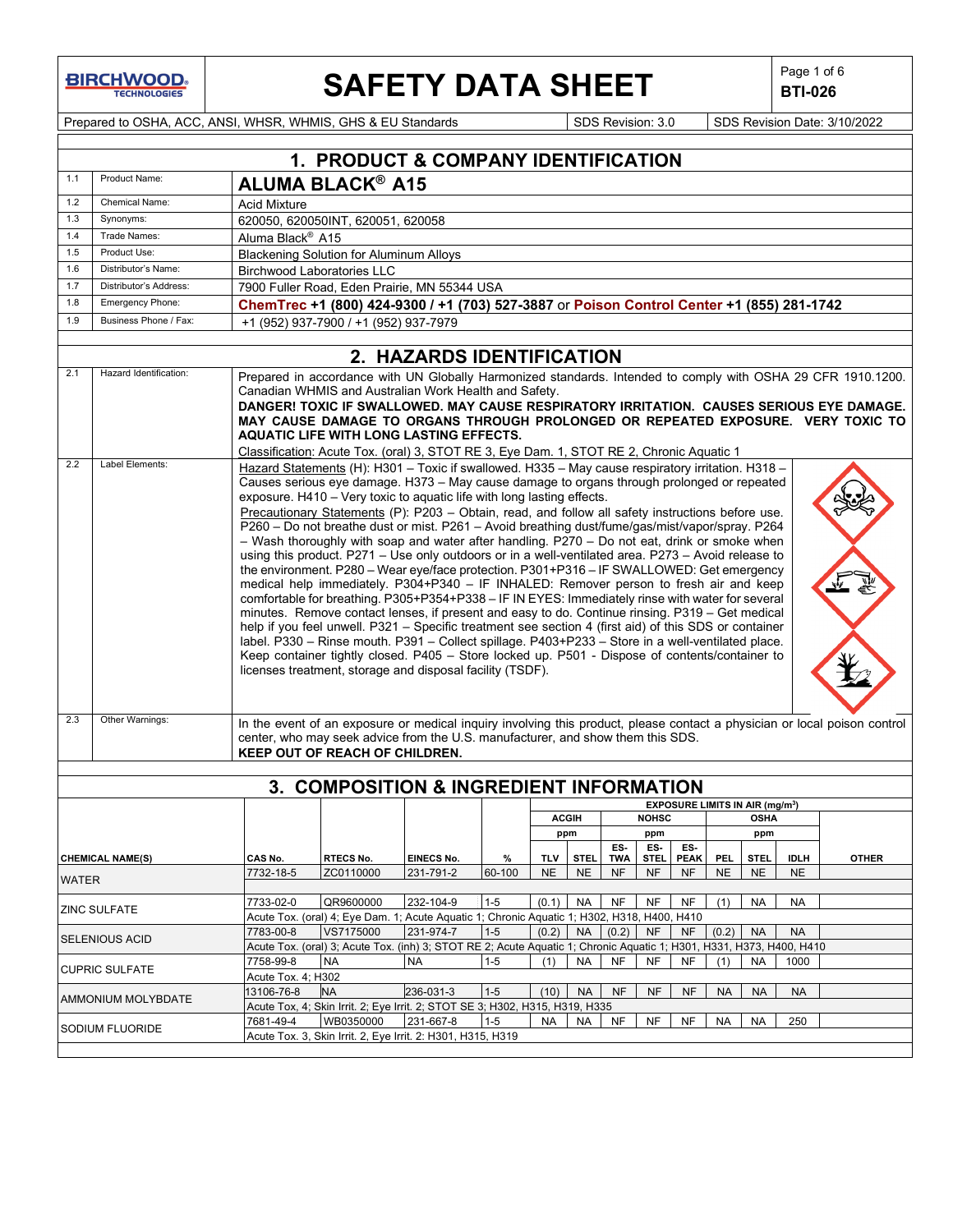# SAFETY DATA SHEET **Page 2 of 6** Page 2 of 6

**BTI-026**

Prepared to OSHA, ACC, ANSI, WHSR, WHMIS, GHS & EU Standards Superinted SDS Revision: 3.0 SDS Revision Date: 3/10/2022

| Do not induce vomiting. Call +1 (855) 281-1742 for emergency medical advice. If vomiting occurs, keep<br>victim's head lowered (forward) to keep vomit from entering the lungs. Call 911 for emergency medical<br>Remove and discard contact lenses if worn and flush eyes with large amounts of water for at least 20 minutes.<br>Remove contaminated clothing and wash exposed skin with large amounts of soap and water. Seek medical<br>Move victim to fresh air. Contact emergency medical services (911) if any difficulty in breathing occurs or if<br>Severe irritation or burns in respiratory tract and mucous membranes. Possible lung damage.<br>Coughing, wheezing, swelling of throat, irritation in mucous membranes, difficulty breathing.<br>May be harmful if inhaled. Material is extremely destructive to the tissue of the mucous membranes and upper respiratory<br>tract. May be harmful if swallowed. Causes burns. May be harmful if absorbed through skin.                                                                                                                                                                                    |  |  |  |  |  |
|-------------------------------------------------------------------------------------------------------------------------------------------------------------------------------------------------------------------------------------------------------------------------------------------------------------------------------------------------------------------------------------------------------------------------------------------------------------------------------------------------------------------------------------------------------------------------------------------------------------------------------------------------------------------------------------------------------------------------------------------------------------------------------------------------------------------------------------------------------------------------------------------------------------------------------------------------------------------------------------------------------------------------------------------------------------------------------------------------------------------------------------------------------------------------|--|--|--|--|--|
|                                                                                                                                                                                                                                                                                                                                                                                                                                                                                                                                                                                                                                                                                                                                                                                                                                                                                                                                                                                                                                                                                                                                                                         |  |  |  |  |  |
|                                                                                                                                                                                                                                                                                                                                                                                                                                                                                                                                                                                                                                                                                                                                                                                                                                                                                                                                                                                                                                                                                                                                                                         |  |  |  |  |  |
|                                                                                                                                                                                                                                                                                                                                                                                                                                                                                                                                                                                                                                                                                                                                                                                                                                                                                                                                                                                                                                                                                                                                                                         |  |  |  |  |  |
|                                                                                                                                                                                                                                                                                                                                                                                                                                                                                                                                                                                                                                                                                                                                                                                                                                                                                                                                                                                                                                                                                                                                                                         |  |  |  |  |  |
|                                                                                                                                                                                                                                                                                                                                                                                                                                                                                                                                                                                                                                                                                                                                                                                                                                                                                                                                                                                                                                                                                                                                                                         |  |  |  |  |  |
|                                                                                                                                                                                                                                                                                                                                                                                                                                                                                                                                                                                                                                                                                                                                                                                                                                                                                                                                                                                                                                                                                                                                                                         |  |  |  |  |  |
|                                                                                                                                                                                                                                                                                                                                                                                                                                                                                                                                                                                                                                                                                                                                                                                                                                                                                                                                                                                                                                                                                                                                                                         |  |  |  |  |  |
| Eyes, Skin, Nervous System, Kidneys, Liver, Respiratory System, Spleen, Blood Forming Organs, Bones.                                                                                                                                                                                                                                                                                                                                                                                                                                                                                                                                                                                                                                                                                                                                                                                                                                                                                                                                                                                                                                                                    |  |  |  |  |  |
| 3<br>0<br><b>FLAMMABILITY</b><br>$\mathbf{2}$<br><b>PHYSICAL HAZARDS</b><br>H<br><b>PROTECTIVE EQUIPMENT</b>                                                                                                                                                                                                                                                                                                                                                                                                                                                                                                                                                                                                                                                                                                                                                                                                                                                                                                                                                                                                                                                            |  |  |  |  |  |
| <b>SKIN</b><br><b>LUNGS</b>                                                                                                                                                                                                                                                                                                                                                                                                                                                                                                                                                                                                                                                                                                                                                                                                                                                                                                                                                                                                                                                                                                                                             |  |  |  |  |  |
| Notes to Physician:<br>4.8<br>This product contains Selenious Acid and is potentially fatal if ingested even in small amounts. 24-hour admission should<br>be considered in asymptomatic or minimally symptomatic patients as delayed toxic effects including pulmonary edema and<br>multi-organ failure may occur. 24/7 medical toxicology consultation is available at +1 (855) 281-1742.                                                                                                                                                                                                                                                                                                                                                                                                                                                                                                                                                                                                                                                                                                                                                                             |  |  |  |  |  |
|                                                                                                                                                                                                                                                                                                                                                                                                                                                                                                                                                                                                                                                                                                                                                                                                                                                                                                                                                                                                                                                                                                                                                                         |  |  |  |  |  |
| Non-flammable. May react with metals to release hydrogen gas, which can form explosive mixtures with                                                                                                                                                                                                                                                                                                                                                                                                                                                                                                                                                                                                                                                                                                                                                                                                                                                                                                                                                                                                                                                                    |  |  |  |  |  |
|                                                                                                                                                                                                                                                                                                                                                                                                                                                                                                                                                                                                                                                                                                                                                                                                                                                                                                                                                                                                                                                                                                                                                                         |  |  |  |  |  |
| Use fire-extinguishing media appropriate for surrounding materials.<br><b>Firefighting Procedures:</b><br>As with any fire, firefighters should wear appropriate protective equipment including a MSHA/NIOSH<br>approved or equivalent self-contained breathing apparatus (SCBA) and protective clothing. Fight fires<br>as for surrounding materials. Hazardous decomposition products may be released. Thermal<br>degradation may produce oxides of carbon, phosphorous, selenium and/or nitrogen, hydrocarbons<br>and/or derivatives. Fire should be fought from a safe distance. Keep containers cool until well after the<br>fire is out. Use water spray to cool fire-exposed surfaces and to protect personal. Fight fire upwind.<br>Prevent runoff from fire control or dilution from entering sewers, drains, drinking water supply, or any<br>natural waterway.                                                                                                                                                                                                                                                                                               |  |  |  |  |  |
|                                                                                                                                                                                                                                                                                                                                                                                                                                                                                                                                                                                                                                                                                                                                                                                                                                                                                                                                                                                                                                                                                                                                                                         |  |  |  |  |  |
| <b>6. ACCIDENTAL RELEASE MEASURES</b><br>Spills:<br>Before cleaning any spill or leak, individuals involved in spill cleanup must wear appropriate Personal Protective Equipment<br>(PPE). Use safety glasses or safety goggles and face shield; use gloves and other protective clothing (e.g., apron, boots,<br>etc.) to prevent skin contact.<br>Small Spills: Wear appropriate protective equipment including gloves and protective eyewear. Use a non-combustible,<br>inert material such as vermiculite or sand to soak up the product and place into a container for later disposal.<br>Large Spills: Keep incompatible materials (e.g., organics such as oil) away from spill. Stay upwind and away from spill or<br>release. Isolate immediate hazard area and keep unauthorized personnel out of area. Stop spill or release if it can be<br>done with minimal risk. Wear appropriate protective equipment including respiratory protection as conditions warrant.<br>Recover as much free liquid as possible and collect in acid-resistant container. Use absorbent to pick up residue. Avoid<br>discharging liquid directly into a sewer or surface waters. |  |  |  |  |  |
| <b>HEALTH</b><br>air. May intensity fire; oxidizer. Keep/Store away from clothing/ combustible materials.                                                                                                                                                                                                                                                                                                                                                                                                                                                                                                                                                                                                                                                                                                                                                                                                                                                                                                                                                                                                                                                               |  |  |  |  |  |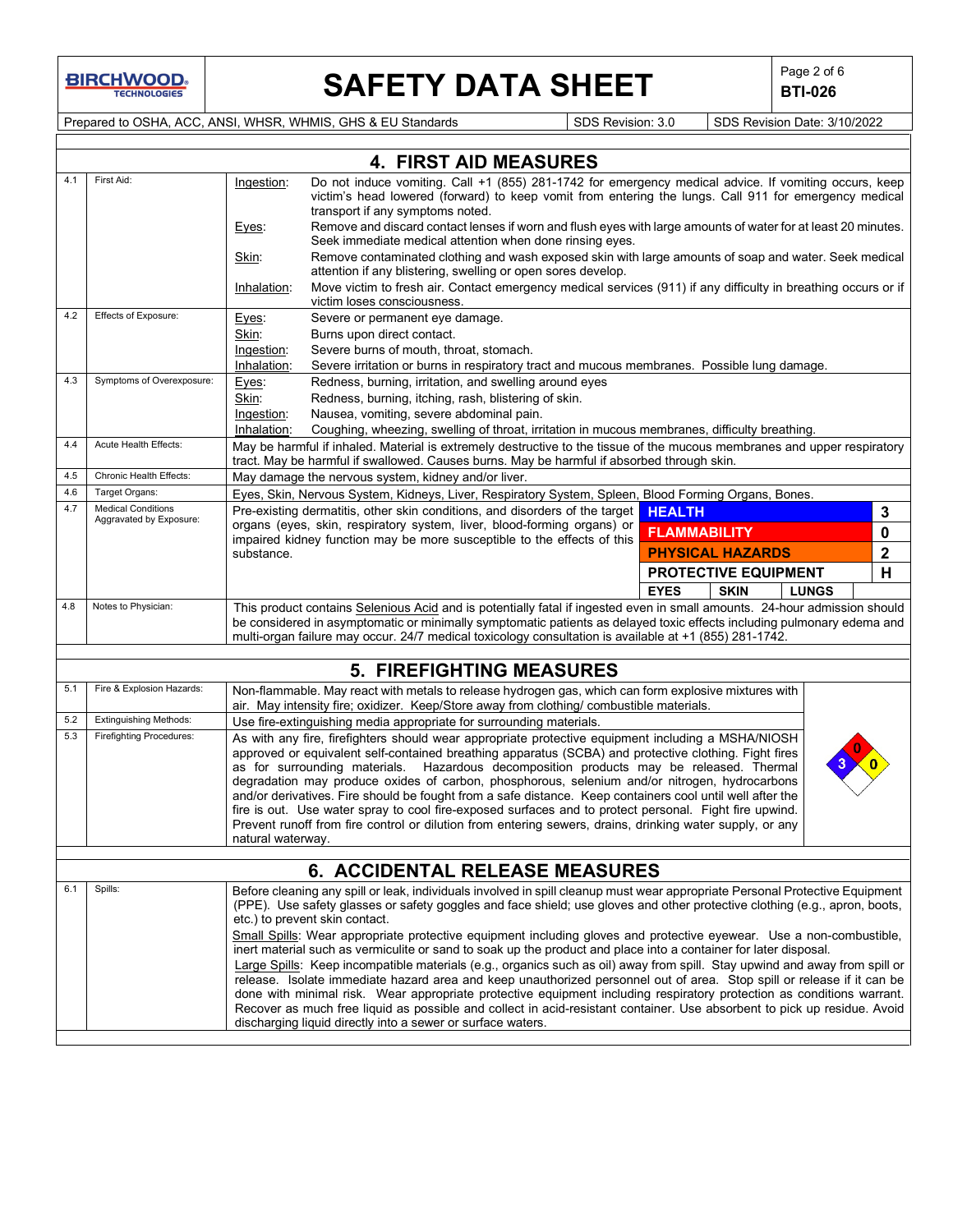# SAFETY DATA SHEET **Page 3 of 6** Page 3 of 6

**BTI-026**

働心

Prepared to OSHA, ACC, ANSI, WHSR, WHMIS, GHS & EU Standards SDS Revision: 3.0 SDS Revision Date: 3/10/2022

product.

|     | 7. HANDLING & STORAGE INFORMATION |                                                                                                                                                                                                                                                                                                                                                                                                                    |  |  |  |
|-----|-----------------------------------|--------------------------------------------------------------------------------------------------------------------------------------------------------------------------------------------------------------------------------------------------------------------------------------------------------------------------------------------------------------------------------------------------------------------|--|--|--|
|     | Work & Hygiene Practices:         | Avoid breathing mists or spray. Avoid eye and skin contact. Wear protective equipment when handling product. Keep out<br>of the reach of children. Do not eat, drink or smoke when handling this product. Wash thoroughly after handling. Do not  <br>expose to heat and flame. Use only in ventilated areas. Keep out of the reach of children. Immediately clean-up and<br>decontaminate any spills or residues. |  |  |  |
| 7.2 | Storage & Handling:               | Use and store in a cool, dry, well-ventilated location (e.g., local exhaust ventilation, fans) away from heat and direct sunlight.<br>Store in acid-resistant containers. Keep containers covered when not in use. Avoid temperatures above 40 °C (120 °F).<br>Keep away from incompatible substances (See Section 10). Protect containers from physical damage.                                                   |  |  |  |
|     | Special Precautions:              | Empty containers may retain hazardous product residues. Keep/Store away from clothing/ combustible materials.                                                                                                                                                                                                                                                                                                      |  |  |  |
|     |                                   |                                                                                                                                                                                                                                                                                                                                                                                                                    |  |  |  |

|      |                                        | 8. EXPOSURE CONTROLS & PERSONAL PROTECTION                                                                                                                                                                                                                                                                                     |              |             |               |             |             |             |             |             |              |
|------|----------------------------------------|--------------------------------------------------------------------------------------------------------------------------------------------------------------------------------------------------------------------------------------------------------------------------------------------------------------------------------|--------------|-------------|---------------|-------------|-------------|-------------|-------------|-------------|--------------|
| .8.1 | <b>Exposure Limits:</b>                |                                                                                                                                                                                                                                                                                                                                | <b>ACGIH</b> |             | <b>NOHSC</b>  |             |             | <b>OSHA</b> |             |             | <b>OTHER</b> |
|      | ppm $(mg/m3)$                          |                                                                                                                                                                                                                                                                                                                                |              |             |               | ES-         | ES-         |             |             |             |              |
|      |                                        | <b>CHEMICAL NAME(S)</b>                                                                                                                                                                                                                                                                                                        | <b>TLV</b>   | <b>STEL</b> | <b>ES TWA</b> | <b>STEL</b> | <b>PEAK</b> | <b>PEL</b>  | <b>STEL</b> | <b>IDLH</b> |              |
|      |                                        | <b>ZINC SULFATE</b>                                                                                                                                                                                                                                                                                                            | (0.1)        | <b>NA</b>   | <b>NF</b>     | NF          | <b>NF</b>   | (1)         | <b>NA</b>   | <b>NA</b>   |              |
|      |                                        | <b>SELENIOUS ACID</b>                                                                                                                                                                                                                                                                                                          | (0.2)        | <b>NA</b>   | (0.2)         | NF          | <b>NF</b>   | (0.2)       | <b>NA</b>   | <b>NA</b>   |              |
|      |                                        | <b>CUPRIC SULFATE</b>                                                                                                                                                                                                                                                                                                          | (1)          | <b>NA</b>   | <b>NF</b>     | <b>NF</b>   | <b>NF</b>   | (1)         | <b>NA</b>   | 1000        |              |
|      |                                        | AMMONIUM MOLYBDATE                                                                                                                                                                                                                                                                                                             | (10)         | <b>NA</b>   | <b>NF</b>     | <b>NF</b>   | <b>NF</b>   | <b>NA</b>   | <b>NA</b>   | <b>NA</b>   |              |
|      |                                        | SODIUM FLUORIDE                                                                                                                                                                                                                                                                                                                | <b>NA</b>    | <b>NA</b>   | NF            | NF          | <b>NF</b>   | <b>NA</b>   | <b>NA</b>   | 250         |              |
| 8.2  | Ventilation & Engineering<br>Controls: | Use local or general exhaust ventilation to effectively remove and prevent buildup of vapors or mist generated from the<br>handling of this product. Ensure appropriate decontamination equipment is available (e.g., sink, safety shower, eye-wash<br>station).                                                               |              |             |               |             |             |             |             |             |              |
| 8.3  | <b>Respiratory Protection:</b>         | In instances where vapors or sprays of this product are generated, and respiratory protection is needed,<br>use only protection authorized by 29 CFR §1910.134, applicable U.S. State regulations, or the Canadian<br>CAS Standard Z94.4-93 and applicable standards of Canadian Provinces, EC member States, or<br>Australia. |              |             |               |             |             |             |             |             | $\delta$     |
| 8.4  | Eye Protection:                        | Safety glasses with side shields must be used when handling or using this product. A protective face<br>shield is also recommended.                                                                                                                                                                                            |              |             |               |             |             |             |             |             |              |
| 8.5  | Hand Protection:                       | Wear protective, chemical-resistant gloves (e.g., neoprene) when using or handling this product.                                                                                                                                                                                                                               |              |             |               |             |             |             |             |             |              |

## **9. PHYSICAL & CHEMICAL PROPERTIES**

8.6 Body Protection: A chemical resistant apron and/or protective clothing are recommended when handling or using this

| 9.1  | Appearance:                             | Clear, blue liquid                                                                                                                                                                                                     |
|------|-----------------------------------------|------------------------------------------------------------------------------------------------------------------------------------------------------------------------------------------------------------------------|
| 9.2  | Odor:                                   | Odorless                                                                                                                                                                                                               |
| 9.3  | Odor Threshold:                         | <b>NA</b>                                                                                                                                                                                                              |
| 9.4  | pH:                                     | 1.8                                                                                                                                                                                                                    |
| 9.5  | Melting Point/Freezing Point:           | <b>NA</b>                                                                                                                                                                                                              |
| 9.6  | Initial Boiling Point/Boiling<br>Range: | $> 100 °C$ ( $> 212 °F$ )                                                                                                                                                                                              |
| 9.7  | Flashpoint:                             | <b>NA</b>                                                                                                                                                                                                              |
| 9.8  | Upper/Lower Flammability<br>Limits:     | <b>NA</b>                                                                                                                                                                                                              |
| 9.9  | Vapor Pressure:                         | <b>NA</b>                                                                                                                                                                                                              |
| 9.10 | Vapor Density:                          | $< 1.0$ (air = 1.0)                                                                                                                                                                                                    |
| 9.11 | Relative Density:                       | 1.051                                                                                                                                                                                                                  |
| 9.12 | Solubility:                             | Complete (water)                                                                                                                                                                                                       |
| 9.13 | Partition Coefficient (log Pow):        | <b>NA</b>                                                                                                                                                                                                              |
| 9.14 | Autoignition Temperature:               | <b>NA</b>                                                                                                                                                                                                              |
| 9.15 | Decomposition Temperature:              | <b>NA</b>                                                                                                                                                                                                              |
| 9.16 | Viscosity:                              | <b>NA</b>                                                                                                                                                                                                              |
| 9.17 | Other Information:                      | Evaporation Rate: $<$ 1.0 (ethyl ether = 1.0)                                                                                                                                                                          |
|      |                                         |                                                                                                                                                                                                                        |
|      |                                         | 10. STABILITY & REACTIVITY                                                                                                                                                                                             |
| 10.1 | Stability:                              | Stable at normal temperatures.                                                                                                                                                                                         |
| 10.2 | Hazardous Decomposition<br>Products:    | Reaction with organics and strong reducing agents can produce organoselenides and hydrogen selenide. Thermal<br>decomposition may produce selenium, nitrogen, phosphoric and copper oxides, and hydrogen fluoride gas. |
| 10.3 | Hazardous Polymerization:               | Will not occur.                                                                                                                                                                                                        |
| 10.4 | Conditions to Avoid:                    | Excessive heat.                                                                                                                                                                                                        |
| 10.5 | Incompatible Substances:                | Cyanides, water-reactive substances, strong reducing agents, chlorinated cleaners or sanitizers, combustible organic<br>materials, and most metals.                                                                    |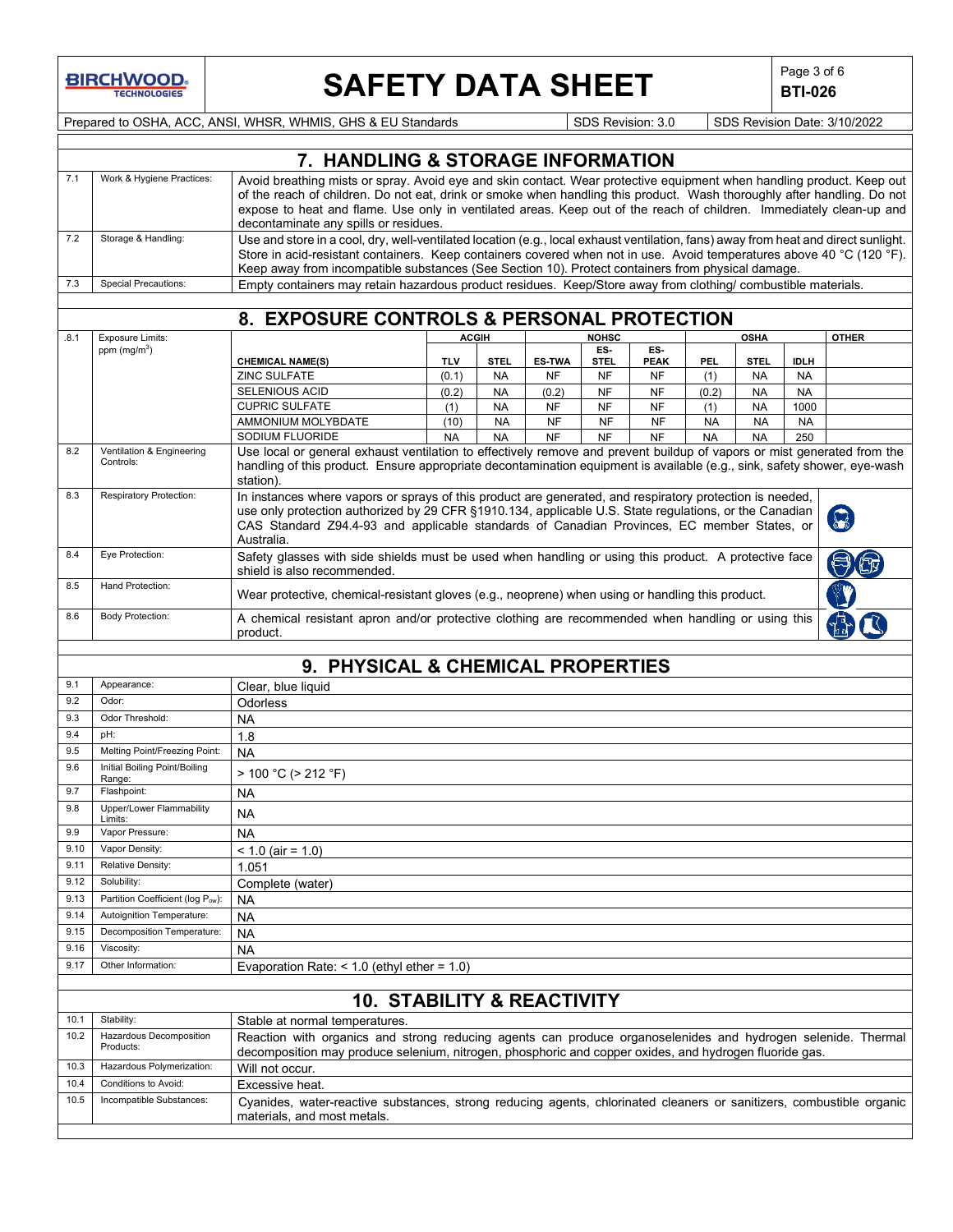

# **SAFETY DATA SHEET**  $\left|\begin{array}{cc} \text{Page 4 of 6} \\ \text{BTI-026} \end{array}\right|$

**BTI-026**

Prepared to OSHA, ACC, ANSI, WHSR, WHMIS, GHS & EU Standards Superinted SDS Revision: 3.0 SDS Revision Date: 3/10/2022

|      |                                     | <b>11. TOXICOLOGICAL INFORMATION</b>                                                                                                                                                                             |
|------|-------------------------------------|------------------------------------------------------------------------------------------------------------------------------------------------------------------------------------------------------------------|
| 11.1 | Routes of Entry:                    | Inhalation:<br>Absorption:<br><b>YES</b><br><b>YES</b><br>Ingestion:<br>NO.                                                                                                                                      |
| 11.2 | <b>Toxicity Data:</b>               | Sodium Fluoride: $LD_{50}$ (oral, rat) = 52 mg/kg.                                                                                                                                                               |
| 11.3 | Acute Toxicity:                     | See Section 4.4                                                                                                                                                                                                  |
| 11.4 | Chronic Toxicity:                   | See Section 4.5                                                                                                                                                                                                  |
| 11.5 | Suspected Carcinogen:               | Components in this product are listed by IARC as Group 3 (Not classifiable as to its carcinogenicity to humans)                                                                                                  |
| 11.6 | Reproductive Toxicity:              | This product is not reported to cause reproductive toxicity in humans.                                                                                                                                           |
|      | Mutagenicity:                       | This product is not reported to produce mutagenic effects in humans.                                                                                                                                             |
|      | Embryotoxicity:                     | This product is not reported to produce embryotoxic effects in humans.                                                                                                                                           |
|      | Teratogenicity:                     | This product is not reported to cause teratogenic effects in humans.                                                                                                                                             |
|      | Reproductive Toxicity:              | This product is not reported to cause reproductive effects in humans.                                                                                                                                            |
| 11.7 | Irritancy of Product:               | See Section 4.2                                                                                                                                                                                                  |
| 11.8 | <b>Biological Exposure Indices:</b> | <b>NE</b>                                                                                                                                                                                                        |
| 11.9 | Physician Recommendations:          | Treat symptomatically.                                                                                                                                                                                           |
|      |                                     |                                                                                                                                                                                                                  |
|      |                                     | <b>12. ECOLOGICAL INFORMATION</b>                                                                                                                                                                                |
| 12.1 | Environmental Stability:            | There are no specific data available for this product.                                                                                                                                                           |
| 12.2 | Effects on Plants & Animals:        | There are no specific data available for this product.                                                                                                                                                           |
| 12.3 | Effects on Aquatic Life:            | Very toxic to aquatic life with long lasting effects.                                                                                                                                                            |
|      |                                     |                                                                                                                                                                                                                  |
|      |                                     | <b>13. DISPOSAL CONSIDERATIONS</b>                                                                                                                                                                               |
| 13.1 | Waste Disposal:                     | Review current local, state and federal laws, codes, statutes and regulations to determine current status and appropriate                                                                                        |
|      |                                     | disposal method for the ingredients listed in Section 2. Any disposal practice must be in compliance with local, state, and                                                                                      |
|      |                                     | federal laws and regulations. Contact the appropriate agency for specific information. Treatment, transport, storage and<br>disposal of hazardous waste must be provided by a licensed facility or waste hauler. |
| 13.2 | <b>Special Considerations:</b>      | U.S. EPA Hazardous Waste - Characteristic - Corrosive (D002), Characteristic - Toxic (D010)                                                                                                                      |
|      |                                     |                                                                                                                                                                                                                  |
|      |                                     | <b>14. TRANSPORTATION INFORMATION</b>                                                                                                                                                                            |
|      |                                     | The basic description (ID Number, proper shipping name, hazard class & division, packing group) is shown for each mode of transportation. Additional                                                             |
|      |                                     | descriptive information may be required by 49 CFR, IATA/ICAO, IMDG and the CTDGR.                                                                                                                                |
| 14.1 | 49 CFR (GND):                       | UN3264, CORROSIVE LIQUIDS, ACIDIC, INORGANIC, N.O.S. (SELENIOUS ACID), 8, III, LTD                                                                                                                               |
|      |                                     | QTY (IP VOL $\leq$ 5.0 L)                                                                                                                                                                                        |
| 14.2 | IATA (AIR):                         | UN3264, CORROSIVE LIQUIDS, ACIDIC, INORGANIC, N.O.S. (SELENIOUS ACID), 8, III, LTD                                                                                                                               |
|      |                                     | QTY (IP VOL $\leq$ 0.5 L)                                                                                                                                                                                        |
| 14.3 | IMDG (OCN):                         | UN3264, CORROSIVE LIQUIDS, ACIDIC, INORGANIC, N.O.S. (SELENIOUS ACID), 8, III, LTD                                                                                                                               |
|      |                                     | QTY (IP VOL $\leq 5.0$ L)                                                                                                                                                                                        |
| 14.4 | TDGR (Canadian GND):                | UN3264, CORROSIVE LIQUIDS, ACIDIC, INORGANIC, N.O.S. (SELENIOUS ACID), 8, III, LTD                                                                                                                               |
|      |                                     | QTY (IP VOL $\leq$ 5.0 L)                                                                                                                                                                                        |
| 14.5 | ADR/RID (EU):                       | UN3264, CORROSIVE LIQUIDS, ACIDIC, INORGANIC, N.O.S. (SELENIOUS ACID), 8, III, LTD                                                                                                                               |
| 14.6 |                                     | QTY (IP VOL $\leq$ 5.0 L)                                                                                                                                                                                        |
|      | SCT (MEXICO):                       | UN3264, LIQUIDOS, CORROSIVOS, ACIDO, INORGANICO, N.E.P. (ACIDO SELENIO), 8, III,<br>CANTIDAD LIMITADA (IP VOL $\leq 5.0$ L)                                                                                      |
| 14.7 | ADGR (AUS):                         | UN3264, CORROSIVE LIQUIDS, ACIDIC, INORGANIC, N.O.S. (SELENIOUS ACID), 8, III, LTD                                                                                                                               |
|      |                                     | QTY (IP VOL $\leq$ 5.0 L)                                                                                                                                                                                        |
|      |                                     |                                                                                                                                                                                                                  |
|      |                                     | <b>15. REGULATORY INFORMATION</b>                                                                                                                                                                                |
| 15.1 | <b>SARA Reporting</b>               | This product contains Selenious Acid, Cupric Sulfate, Zinc Sulfate, substances subject to SARA Title III, Section 313                                                                                            |
|      | Requirements:                       | reporting requirements.                                                                                                                                                                                          |
| 15.2 | <b>SARA TPQ:</b>                    | NA                                                                                                                                                                                                               |
| 15.3 | <b>TSCA Inventory Status:</b>       | The components of this product are listed on the TSCA Inventory.                                                                                                                                                 |
| 15.4 | <b>CERCLA Reportable Quantity:</b>  | Selenious Acid: 10 lbs (4.54 kg); Cupric Sulfate: 10 lbs (4.54 kg)                                                                                                                                               |
| 15.5 | Other Federal Requirements:         | <b>NA</b>                                                                                                                                                                                                        |
| 15.6 | Other Canadian Regulations:         | This product has been classified according to the hazard criteria of the CPR and the MSDS contains                                                                                                               |
|      |                                     | all of the information required by the CPR. The components of this product are listed on the                                                                                                                     |
|      |                                     | DSL/NDSL. None of the components of this product are listed on the Priorities Substances List.                                                                                                                   |
|      |                                     | WHMIS Class E (Corrosive Material). WHMIS Class D1 (Materials Causing Immediate and Serious                                                                                                                      |
|      |                                     | Toxic Effects).                                                                                                                                                                                                  |
|      |                                     |                                                                                                                                                                                                                  |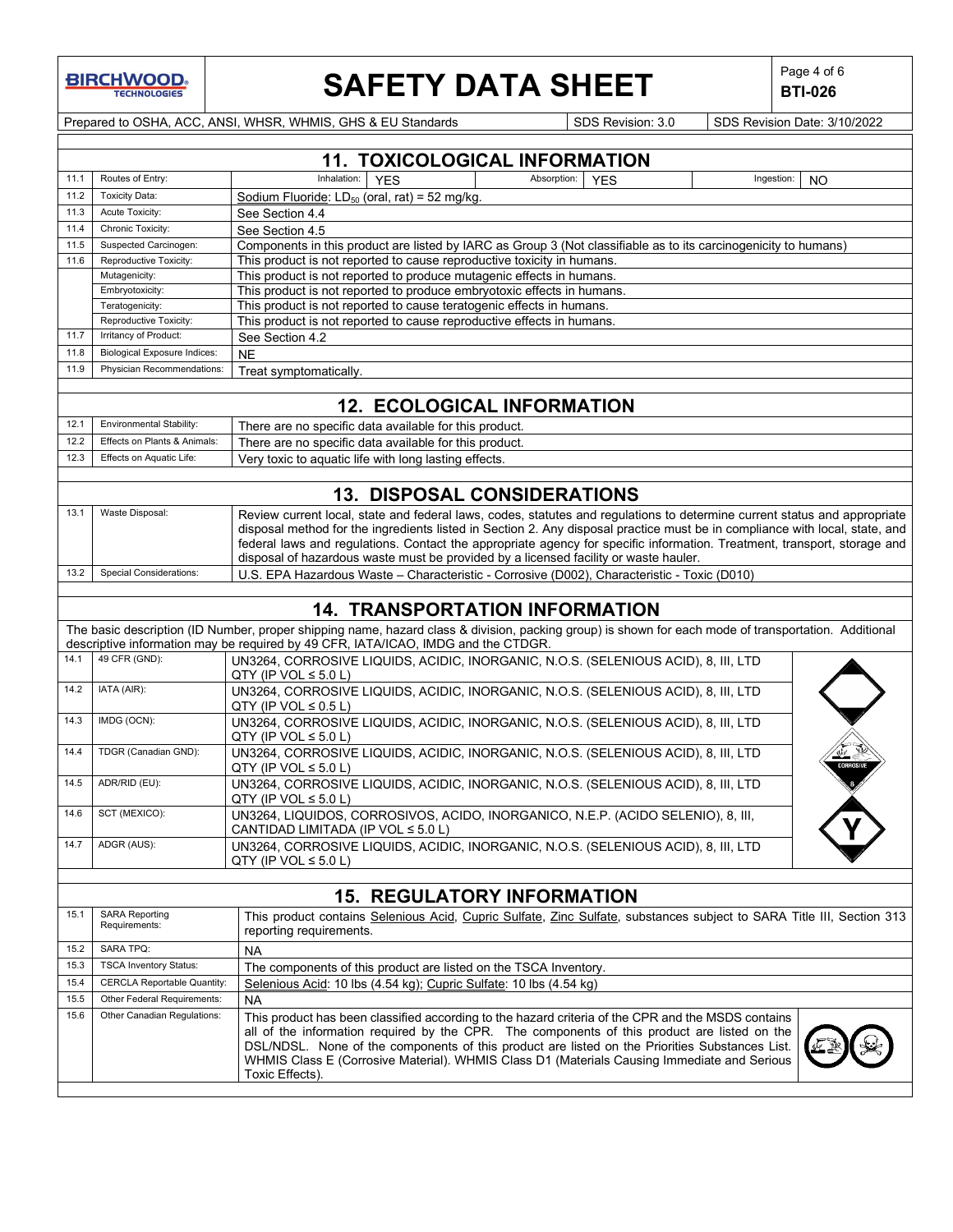# SAFETY DATA SHEET **Page 5 of 6** Page 5 of 6

**BTI-026**

SDS Revision: 3.0 SDS Revision Date: 3/10/2022

| I Prepared to OSHA. ACC. ANSI. WHSR. WHMIS. GHS & EU Standards |
|----------------------------------------------------------------|
|                                                                |
|                                                                |
|                                                                |

## **15. REGULATORY INFORMATION – cont'd**

| 15.7 | State Regulatory Information: | Selenious Acid is found on the following state criteria lists: Florida Toxic Substances List (FL), Massachusetts Hazardous<br>Substances List (MA), Minnesota Hazardous Substances List (MN), Pennsylvania Right-to-Know List (PA), and Wisconsin<br>Hazardous Substances List (WI).<br>Zinc Sulfate is found on the following state criteria lists: MA, and PA.<br>Sodium Fluoride is found on the following state criteria lists: FL, MA, and PA.<br>No other ingredients in this product, present in a concentration of 1.0% or greater, are listed on any of the following state<br>criteria lists: California Proposition 65 (CA65), Delaware Air Quality Management List (DE), Florida Toxic Substances List<br>(FL), Massachusetts Hazardous Substances List (MA), Michigan Critical Substances List (MI), Minnesota Hazardous<br>Substances List (MN), New Jersey Right-to-Know List (NJ), New York Hazardous Substances List (NY), Pennsylvania<br>Right-to-Know List (PA), Washington Permissible Exposures List (WA), Wisconsin Hazardous Substances List (WI). This<br>product does not contain any chemicals known to the State of California to cause cancer or other reproductive harm. For<br>more information go to www.P65Warnings.ca.gov. |
|------|-------------------------------|--------------------------------------------------------------------------------------------------------------------------------------------------------------------------------------------------------------------------------------------------------------------------------------------------------------------------------------------------------------------------------------------------------------------------------------------------------------------------------------------------------------------------------------------------------------------------------------------------------------------------------------------------------------------------------------------------------------------------------------------------------------------------------------------------------------------------------------------------------------------------------------------------------------------------------------------------------------------------------------------------------------------------------------------------------------------------------------------------------------------------------------------------------------------------------------------------------------------------------------------------------------|
| 15.8 | Other Requirements:           | This product is found on the following inventory lists: Australia - AICS, China – IECSC, Europe – ELINCS/EINEC,<br>Japan - ENCS; Korea - KECI; New Zealand - NZIoC; {Philippines - PICCS; USA - TSCA.                                                                                                                                                                                                                                                                                                                                                                                                                                                                                                                                                                                                                                                                                                                                                                                                                                                                                                                                                                                                                                                        |

## **16. OTHER INFORMATION**

| 16.1 | Other Information:   |                                                                                                                                                                             | DANGER! TOXIC IF SWALLOWED. MAY CAUSE RESPIRATORY IRRITATION. CAUSES SERIOUS EYE DAMAGE.<br>MAY CAUSE DAMAGE TO ORGANS THROUGH PROLONGED OR REPEATED EXPOSURE. VERY TOXIC TO<br>AQUATIC LIFE WITH LONG LASTING EFFECTS. Obtain, read, and follow all safety instructions before use. Do not<br>breathe dust or mist. Avoid breathing dust/fume/gas/mist/vapor/spray. Wash thoroughly with soap and water after handling.<br>Do not eat, drink or smoke when using this product. Use only outdoors or in a well-ventilated area. Avoid release to the<br>environment. Wear eye/face protection. IF SWALLOWED: Get emergency medical help immediately. IF INHALED:<br>Remover person to fresh air and keep comfortable for breathing. IF IN EYES: Immediately rinse with water for several<br>minutes. Remove contact lenses, if present and easy to do. Continue rinsing. Get medical help if you feel unwell. Specific<br>treatment see section 4 (first aid) of this SDS or container label. Rinse mouth. Collect spillage. Store in a well-ventilated<br>place. Keep container tightly closed. Store locked up. KEEP LOCKED UP AND OUT OF REACH OF CHILDREN. |
|------|----------------------|-----------------------------------------------------------------------------------------------------------------------------------------------------------------------------|----------------------------------------------------------------------------------------------------------------------------------------------------------------------------------------------------------------------------------------------------------------------------------------------------------------------------------------------------------------------------------------------------------------------------------------------------------------------------------------------------------------------------------------------------------------------------------------------------------------------------------------------------------------------------------------------------------------------------------------------------------------------------------------------------------------------------------------------------------------------------------------------------------------------------------------------------------------------------------------------------------------------------------------------------------------------------------------------------------------------------------------------------------------|
| 16.2 | Terms & Definitions: | See last page of this Safety Data Sheet.                                                                                                                                    |                                                                                                                                                                                                                                                                                                                                                                                                                                                                                                                                                                                                                                                                                                                                                                                                                                                                                                                                                                                                                                                                                                                                                                |
| 16.3 | Disclaimer:          | edition.                                                                                                                                                                    | This Safety Data Sheet is offered pursuant to OSHA's Hazard Communication Standard, 29 CFR §1910.1200. Other<br>government regulations must be reviewed for applicability to this product. To the best of ShipMate's & Birchwood<br>Technologies' knowledge, the information contained herein is reliable and accurate as of this date; however, accuracy,<br>suitability or completeness is not guaranteed and no warranties of any type, either expressed or implied, are provided.<br>The information contained herein relates only to the specific product(s). If this product(s) is combined with other materials,<br>all component properties must be considered. Data may be changed from time to time. Be sure to consult the latest                                                                                                                                                                                                                                                                                                                                                                                                                   |
| 16.4 | Prepared for:        | <b>Birchwood Technologies</b><br>7900 Fuller Road<br>Eden Prairie, MN 55344 USA<br>Tel: +1 (952) 937-7900<br>Fax: +1 (952) 937-7979<br>http://www.birchwoodtechnologies.com | <b>BIRCHWOOD</b><br><b>TECHNOLOGIES</b>                                                                                                                                                                                                                                                                                                                                                                                                                                                                                                                                                                                                                                                                                                                                                                                                                                                                                                                                                                                                                                                                                                                        |
| 16.5 | Prepared by:         | ShipMate, Inc.<br>P O Box 787<br>Sisters, Oregon 97759-0787 USA<br>Tel: +1 (310) 370-3600<br>Fax: +1 (310) 370-5700<br>http://www.shipmate.com                              | Training & Consulting                                                                                                                                                                                                                                                                                                                                                                                                                                                                                                                                                                                                                                                                                                                                                                                                                                                                                                                                                                                                                                                                                                                                          |